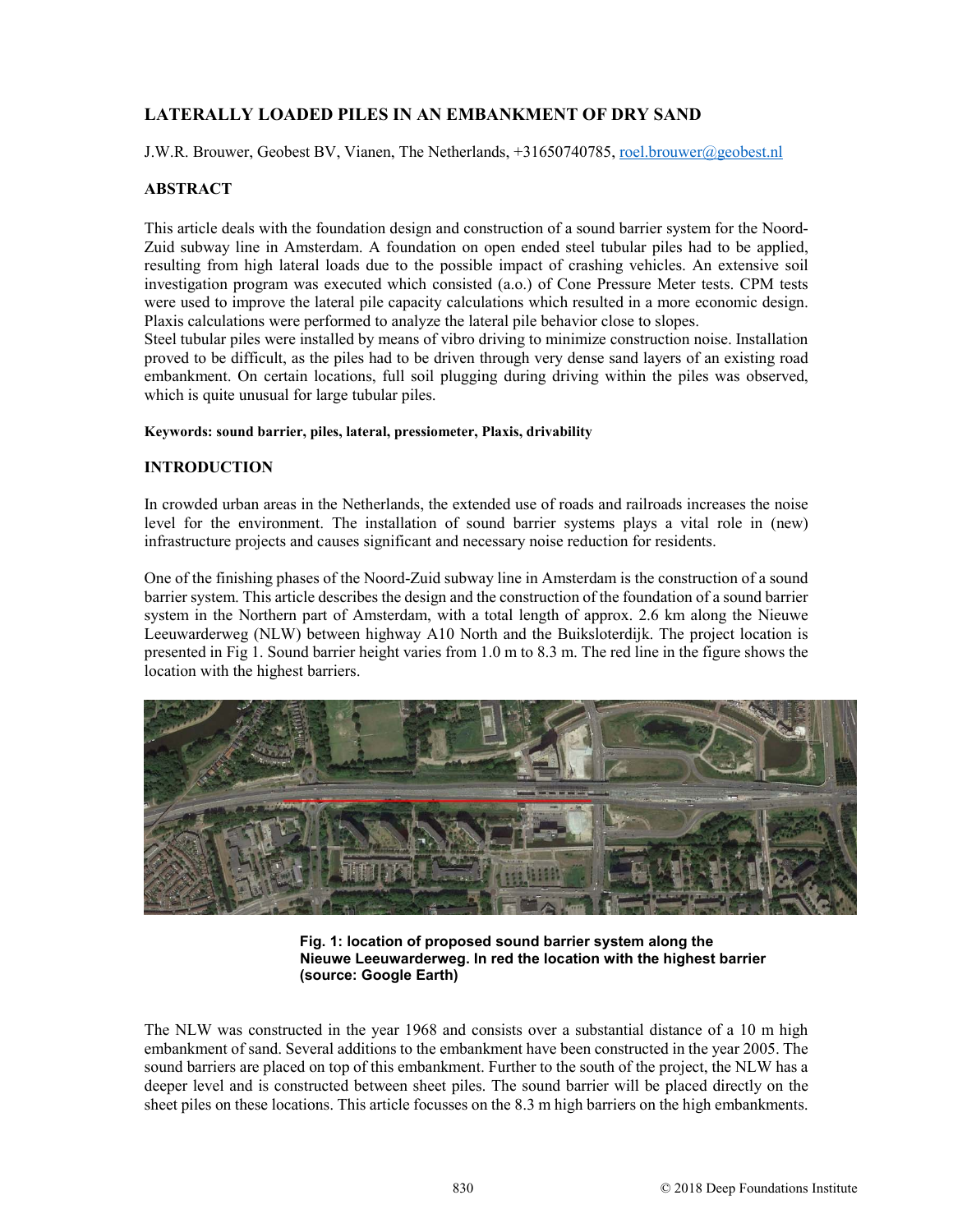### **FOUNDATION SYSTEM**

The sound barrier has a double function in this project: apart from the proposed noise reduction for the surrounding residential buildings and schools, the structure also functions as a traffic barrier. One of the client demands was that the complete system was able to resist lateral loads due to vehicles crashing into the barrier. As a result of this, high lateral loads and bending moments are acting on the foundation. The lateral loads combined with considerable axial loads and possible negative skin friction (drag down forces) caused by residual settlements of the NLW embankment requires a special foundation solution. The most economical solution was found in open ended steel tubular piles. Big advantage of this system is the application of a concrete plug in the top of the pile, where a structural connection between superstructure and pile is made. Due to the stringent client demands with respect to construction noise, it was decided to install the piles by means of vibro driving with an High Frequency, Variable Moment (HF-VM), vibro hammer. The foundation system is schematically shown in Fig. 2. Pile diameter varied due to the height and location of the sound barrier. Minimum pile diameter was 508 mm with a wall thickness of 7 mm. Maximum pile diameter was 914 mm with a wall thickness of 9 mm (slenderness D/t approx. 100). This article focusses on the large pile diameters.



**Fig. 2: Foundation system with open ended steel tubular piles**

#### **SOIL INVESTIGATION**

Soil investigation programmes were carried out in different stages of the project and consisted in total of approx. 80 Cone Penetration Tests (CPT), 2 Cone Pressio Meter (CPM) tests with 4 tests per location, 4 soil borings and several laboratory tests. The laboratory program consisted of determination of unit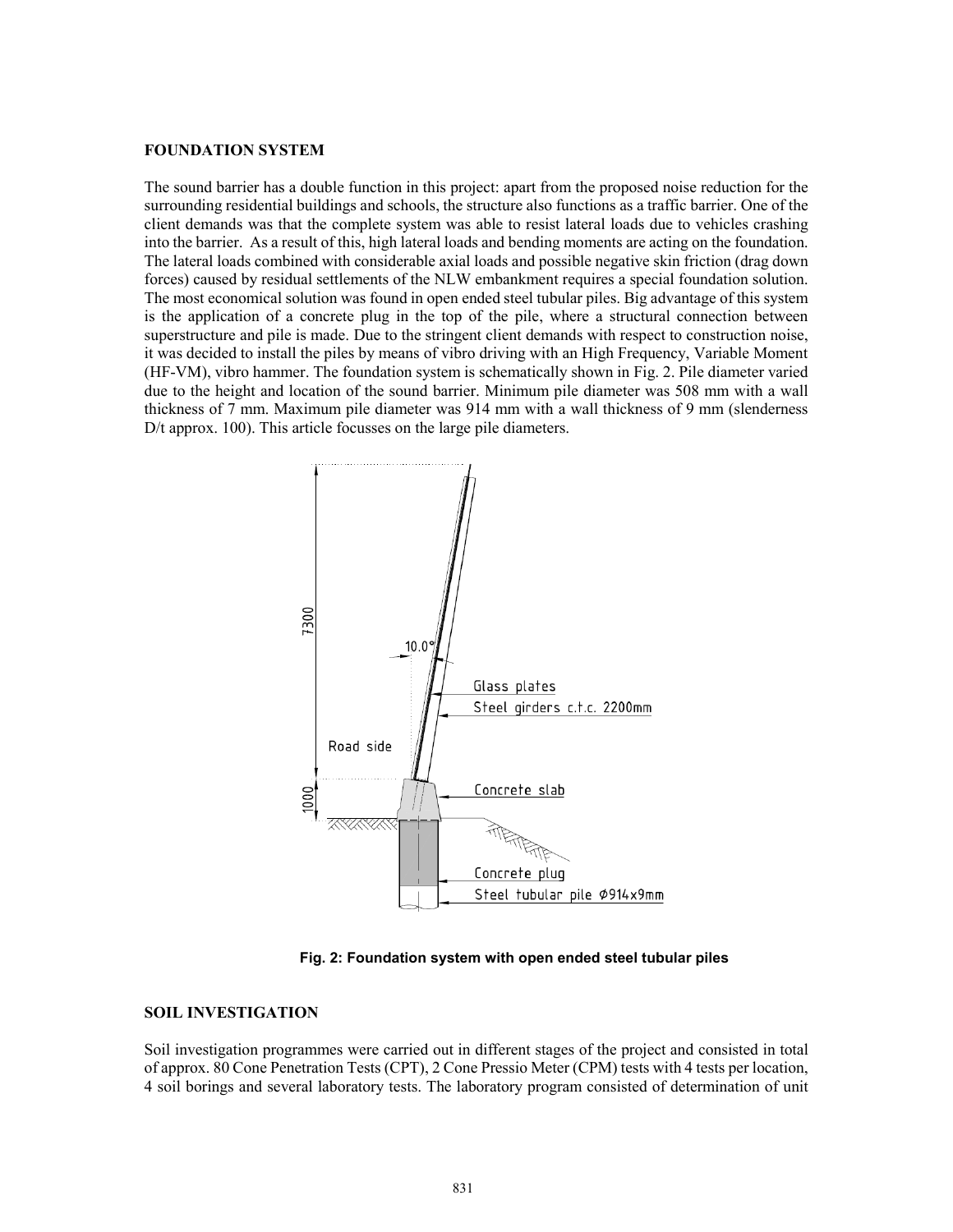weight and water content, Consolidated Undrained Triaxial testing and oedometer testing on selected cohesive samples.

Typical spacing between test locations varied from 25 to 50 m, depending on observed variability of soil conditions.

The soil conditions are dominated by the existing NLW embankment which totally consists of sand material. Underneath, the typical Amsterdam soil conditions can be found, consisting of soft holocene layers (marine clay and the so called 'wadzand' formation), underlain by the  $1<sup>st</sup>$  and  $2<sup>nd</sup>$  sand layer. A thin layer of clayey sand (Alleröd) divides these sand layers. A typical profile is given in table 1.

| Table 1. Typical Soil Profile |                             |      |                                            |  |  |
|-------------------------------|-----------------------------|------|--------------------------------------------|--|--|
| Layer no.                     | Depth [m below GL] Material |      |                                            |  |  |
|                               | From                        | to   |                                            |  |  |
|                               |                             |      |                                            |  |  |
|                               | 0.0                         | 11.0 | Sand, dense to very dense (old embankment) |  |  |
|                               | 11.0                        | 12.0 | Marine clay, firm                          |  |  |
|                               | 12.0                        | 16.0 | Sand and Silt (wadzand formation)          |  |  |
| 4                             | 16.0                        | 18.0 | Sand, medium dense, silty                  |  |  |
|                               | 18.0                        | 20.5 | Sand, dense                                |  |  |
| 6                             | 20.5                        | 21.0 | Sand, clayey (Alleröd)                     |  |  |
|                               | 21.0                        |      | Sand, very dense                           |  |  |

**Table 1. Typical Soil Profile** 

Ground water level is at approx. 10.0 m below ground level. Pile tip levels were chosen in the 1<sup>st</sup> sand layer with pile lengths up to 20 m. Interaction calculations were performed to determine the deepest level where negative skin friction would occur.

Lateral pile behavior was analyzed in an elasto-plastic model based on the theory of a beam supported by springs. The elastic behavior of the soil is usually described by means of the subgrade modulus  $K<sub>h</sub>$ according to the theory of Ménard (1963). For piles with a radius larger than 300 mm, this equation is given by:

$$
\frac{1}{K_h} = \frac{1}{E_m} \cdot \left[ 1.3 \cdot R_0 \cdot \left( \frac{2.65 \cdot R}{R_0} \right)^{\alpha} + \alpha \cdot R \right] \tag{1}
$$

Where  $E_m$  = Ménard modulus,  $R_0$  = reference pile radius (300 mm), R = pile radius and  $\alpha$  = rheological coefficient.

The Ménard modulus is usually derived from the CPT cone resistance  $q_c$ . For sand, typical  $E_m$  values are 0.7  $q_c$  to 1.0  $q_c$ . In clays, this conversion factor varies between 2.0 to 3.0. This approach leads to safe but sometimes unrealistic low values. For this project it was decided to perform Cone Pressure Meter tests (CPM) to derive more realistic Ménard moduli enabling the project team to optimize the foundation design.

Pressuremeters are devices for carrying out in situ testing of soils and rocks for strength and stiffness parameters. They are generally cylindrical, long with respect to their diameter, part of this length being covered by a flexible membrane. The CPM is a combination of a normal CPT and a 'standard' pressuremeter and is entered into the ground by pushing.

Once in the ground, increments of pressure are applied to the inside of the membrane forcing it to press against the material and so loading a cylindrical cavity. A test consists of a series of readings of pressure and the consequent displacement of the cavity wall and the loading curve so obtained may be analyzed using standard solutions for cylindrical cavity expansion and contraction. Typical CPM results for this project are presented in Fig. 3.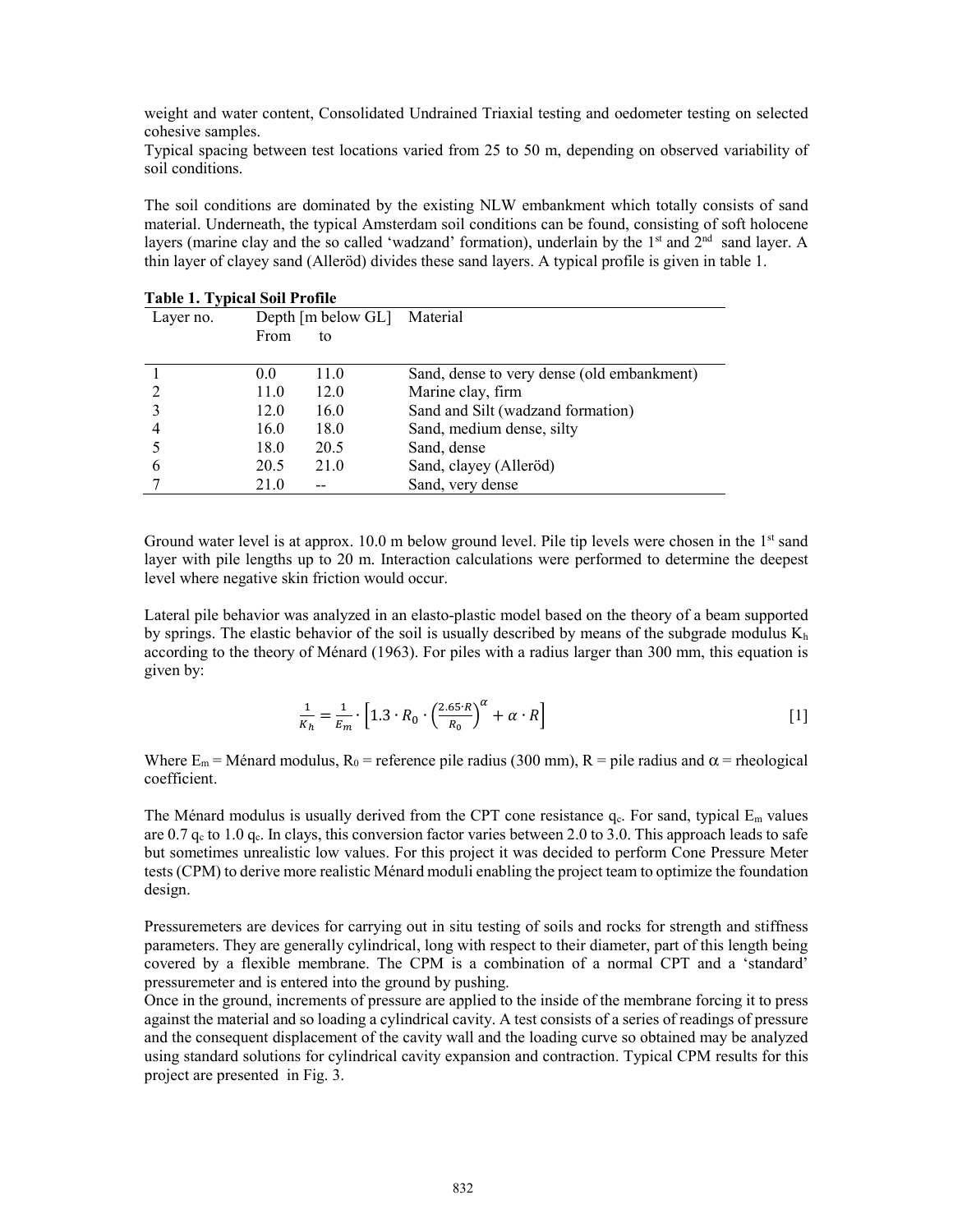From the CPM tests, the parameters  $G_{ini}$  (initial shear modulus),  $G_{ur}$  (unloading / reloading shear modulus) and cu (undrained shear strength, cohesive soils only) can be derived. The Ménard modulus  $E_m$  can be derived from the shear moduli using the common relationship based on the Poisson's ratio  $v$ . For this project, it was decided to use the initial shear modulus, derived from the initial loading curve, as input for the lateral pile calculations. For short term loading of crashing vehicles a 'dynamic' factor of 3.0 was applied to the static moduli, representing the stiffer soil behavior under very short loading conditions.

The sand material in the embankment has the largest contribution to the lateral stiffness of the foundation system, but also the marine clays at a lower level were tested. Elaboration of test results was performed according to the theory of Bolton (1999). The results are summarized in Table 2. Applied correlation factors are 1.0 for sands and 3.0 for clays, being the highest recommended factors.



**Fig. 3: CPM test results** 

| Table 2. Ménard Moduli from CPM tests and correlation with cone resistance |  |  |  |
|----------------------------------------------------------------------------|--|--|--|
|----------------------------------------------------------------------------|--|--|--|

| Test no.  | Depth<br>[m] | Material | Cone<br>resistance<br>[MPa] | $E_{m,ini}$ (CPM)<br>[MPa] | $E_{ur}$ (CPM)<br>[MPa] | $E_m$<br>(correlation)<br>[MPa] |
|-----------|--------------|----------|-----------------------------|----------------------------|-------------------------|---------------------------------|
| CPM95-102 | 2.0          | Sand     | 7.5                         | 26.0                       | 167.1                   | 7.5                             |
|           | 3.5          | Sand     | 20.0                        | 24.4                       | 144.7                   | 20.0                            |
|           | 5.5          | Clay     | 0.5                         | 13.8                       | 13.7                    | 2.0                             |
|           | 7.5          | Clay     | 0.5                         | 12.0                       | 38.8                    | 2.0                             |
| CPM84-103 | 4.0          | Sand     | 15.0                        | 27.0                       | 168.4                   | 15.0                            |
|           | 6.0          | Clay     | 0.5                         | 3.4                        | 19.9                    | 2.0                             |
|           | 8.0          | Sand     | 13.0                        | 34.1                       | 193.6                   | 13.0                            |
|           | 9.5          | Clay     | 1.0                         | 12.0                       | 13.3                    | 2.0                             |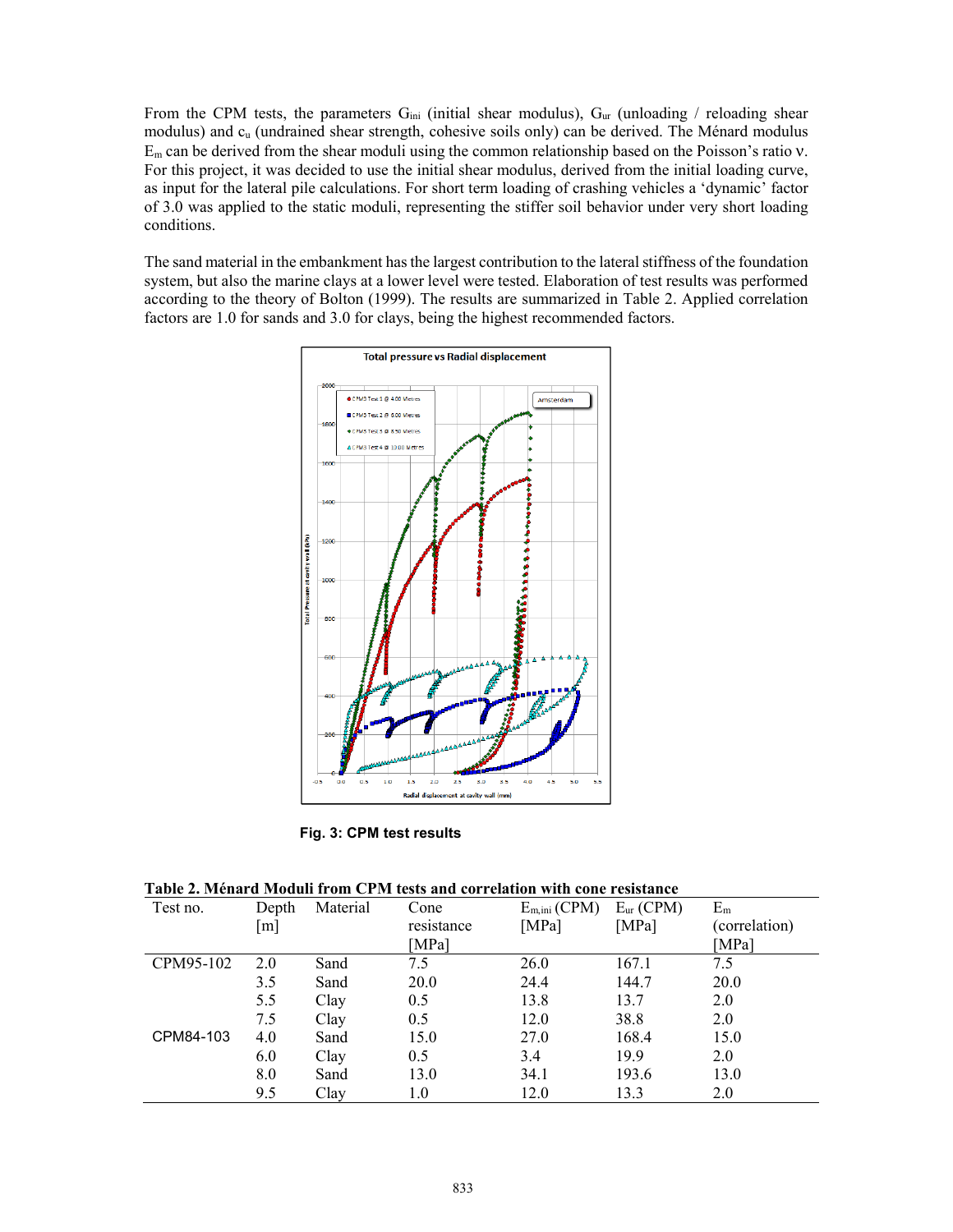The results show that large differences occur between the moduli based on correlation with cone resistance and moduli from CPM tests, even when the highest correlation factors are used. For the soils considered here, it is very conservative to use the 'standard' textbook correlation factors, especially lower or mean factors. Equation [1] shows that the relation between Ménard modulus and subgrade modulus is linear. A conservative estimate of the Ménard modulus will therefore lead to a very low value of the subgrade modulus and subsequent an unnecessarily large pile diameter and/or wall thickness. The investment of additional soil investigation by means of CPM testing pays off in a later phase of the project by means of a significant reduction on steel mass.

#### **FINITE ELEMENT METHODS**

The NLW embankment slope has an angle of approx. 27 degrees with the horizontal plane (2H/1V). This slope has to produce the passive resistance for piles subject to lateral wind forces and/or lateral forces from the impact of vehicles. A typical cross section with the NLW slope and the sound barrier system is given in Fig. 4. Piles are situated just near the slope. A water pond is present near the toe of this slope, which further reduces the soil resistance.



**Fig. 4: sound barrier near slope of NLW embankment** 

Most computer programs based on spring supported beams have a tendency to overpredict the passive soil resistance of soil with steep slopes. Manual adjustments to this resistance are therefore often required, ranging from a reduction factor based on engineering judgement to totally neglecting the lateral resistance over the slope.

To get a closer insight in the influence of the slope on the passive resistance for this specific load case, Finite Element Method calculations were carried out with program Plaxis 2D. For comparison, calculations were carried out with a horizontal ground level and with a slope as given in Fig. 4. The differences in pile deflections and bending moments between the two sets of calculations were substantially high. Piles were first modelled as so called 'embedded piles', which simulates discrete elements at a certain centre to centre distance in a 2D plane. For comparison, the piles were also modelled as continous plates, where pile stiffness is corrected for the real centre to centre distance.

The results of the two sets of calculations are shown in table 3. An example of the Plaxis output for a pile near a slope is shown in figure 5.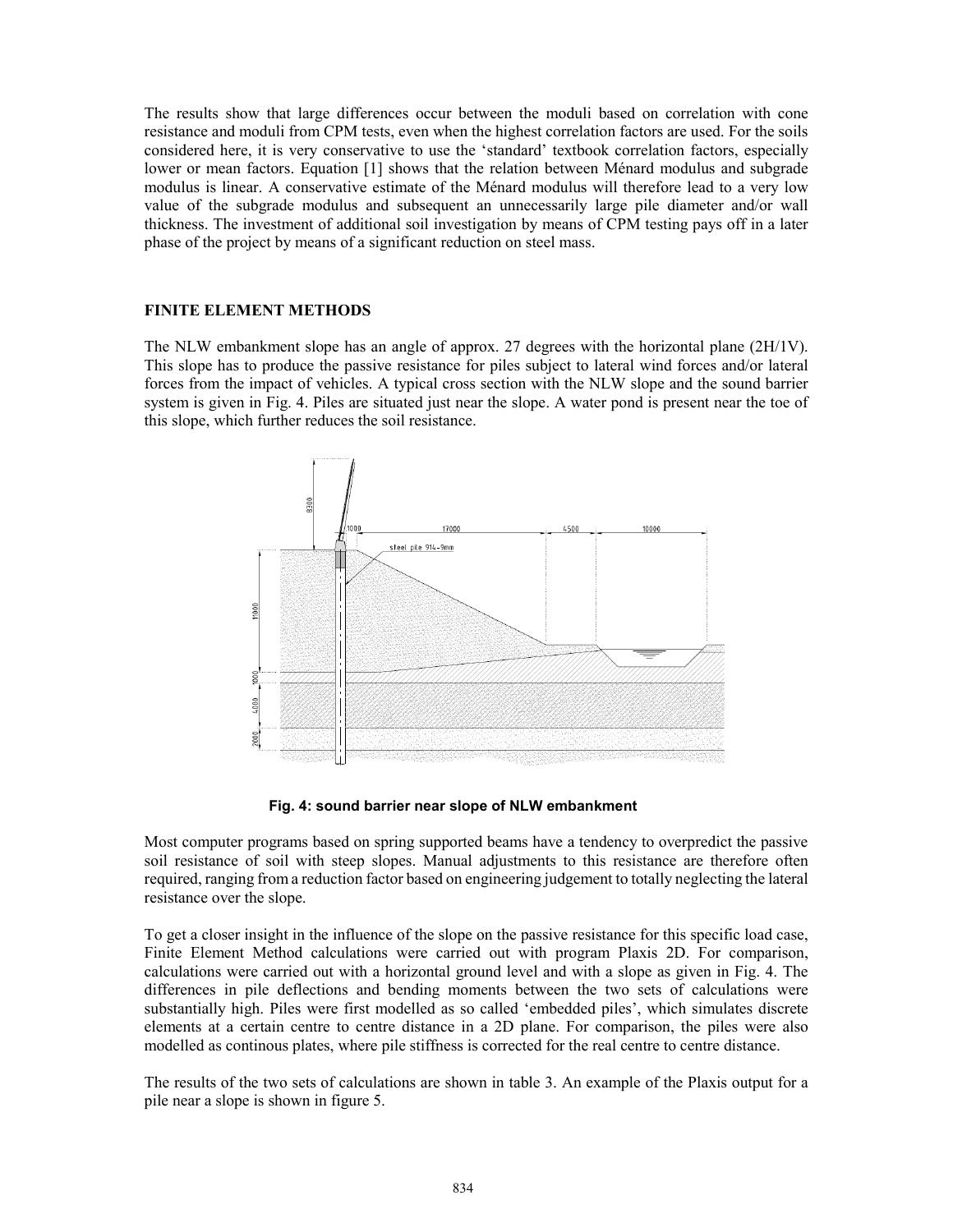| Run            | <b>Situation</b>        | Pile condition | Maximum        | Deflection top of |
|----------------|-------------------------|----------------|----------------|-------------------|
| no.            |                         |                | bending moment | pile              |
|                |                         |                | [kNm]          | mm                |
|                | Horizontal ground level | Embedded pile  | 149            | 15.5              |
| $\overline{2}$ | Slope with water pond   | Embedded pile  | 134            | 48.0              |
|                | Horizontal ground level | Plate          | 112            | 3.5               |
|                | Slope with water pond   | Plate          | 115            | 14.7              |
|                |                         |                |                |                   |

# **Table 3. Results Plaxis calculations**

The differences between the pile head deflection for a horizontal ground level and the 'slope with water pond' condition is remarkable high. Both approaches show that a reduction of approx. 70% of soil resistance applies to the 'slope with water pond' condition.



**Fig. 5: Plaxis output for pile near slope** 

It was finally decided to perform all other calculations for large slopes with a spring based model and a horizontal ground level and an efficiency factor of 0.3 on the soil parameters. This means a reduction of 70% of the passive soil resistance over the height of the slope.

# **PILE DRIVING**

As stated before, steel piles had to be installed by means of high frequency vibro driving. Piles were maximum 20 m long with a slenderness D/t of about 100. Drivability assessments had shown that soil resistance was relative high, due to the presence of thick layers of well compacted dry sand in the NLW embankment, but piles could be installed with a vibro hammer with an centrifugal force of approx. 1600 kN. In all assessments, coring behavior was assumed, where Soil Resistance during Driving (SRD) consists of inner and outer wall friction and tip resistance at the pile rim. This is common practice when driving open ended tubular piles with diameters larger than 600 mm. (Full) plugging during pile driving is hardly observed with piles of this diameter and was therefore not modelled.

The process of vibro pile driving on top of the embankment is shown in Fig. 6. During execution of the works, the SRD was rapidly increasing with increasing height of the embankment.

The sudden increase in SRD can be explained by Fig. 6., which shows the calculated SRD as a function of depth below Ground Level. The difference between coring SRD (inner and outer wall friction, dotted line) and plugging SRD (outer friction and full end bearing, striped line) is clearly visible. Plugging will lead to a drastic increase in SRD and therefore reduced pile advancement.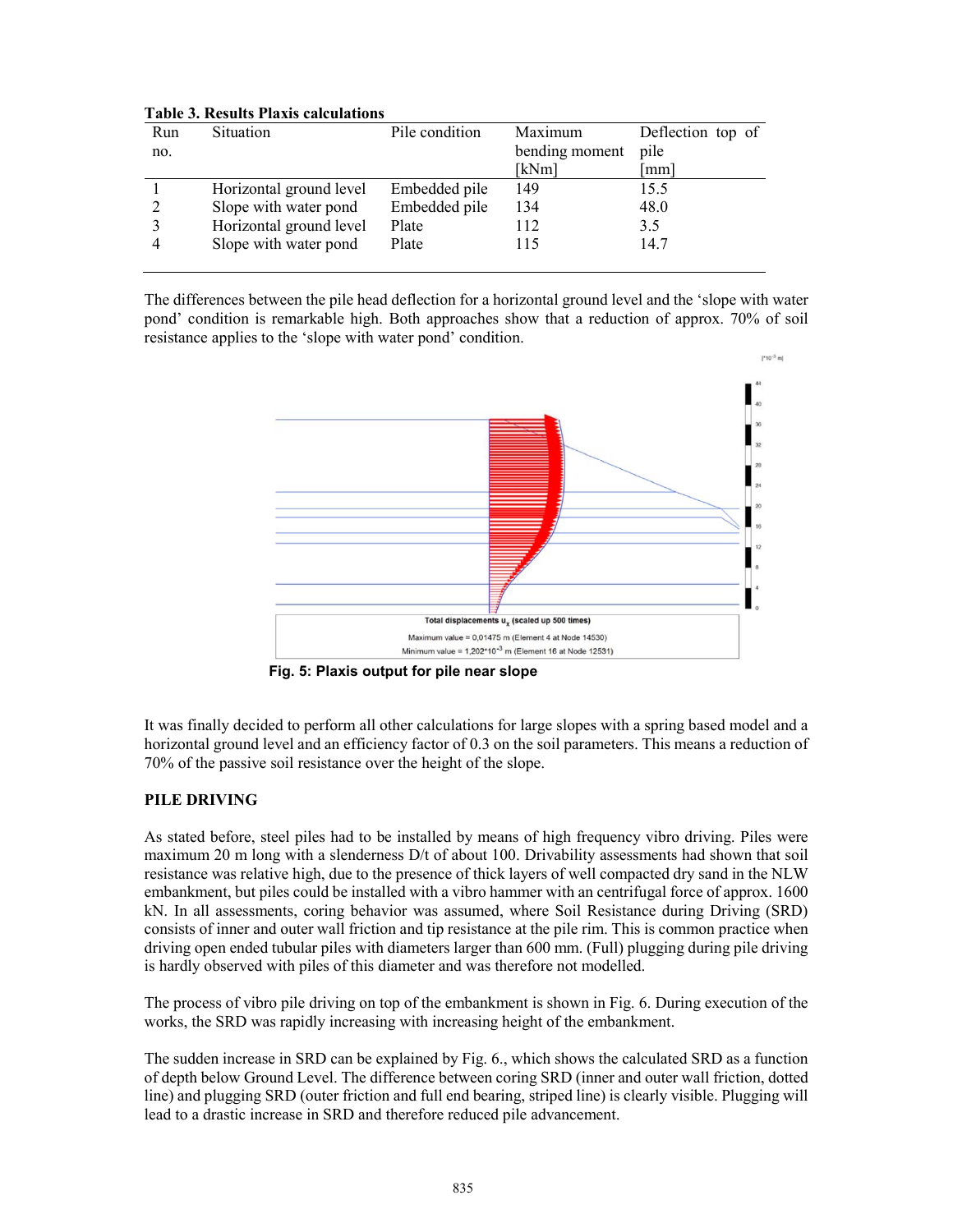

**Fig. 6: Vibro driving of steel piles on top of the embankment** 



**Fig. 7: difference between coring SRD and plugging SRD** 

At certain locations, obstacles (concrete lumps, stones, etc.) were found at a deep level, causing early refusal. At these locations it was required to move the position of the pile. At some other locations, it was observed that the soil level inside the pile after driving was up to 9 m lower. Naturally, this was observed relatively late in the pile driving process. Obviously, soil plugging had occurred within the pile, causing a severe increase in SRD which resulted in damage to the pile head due to the massive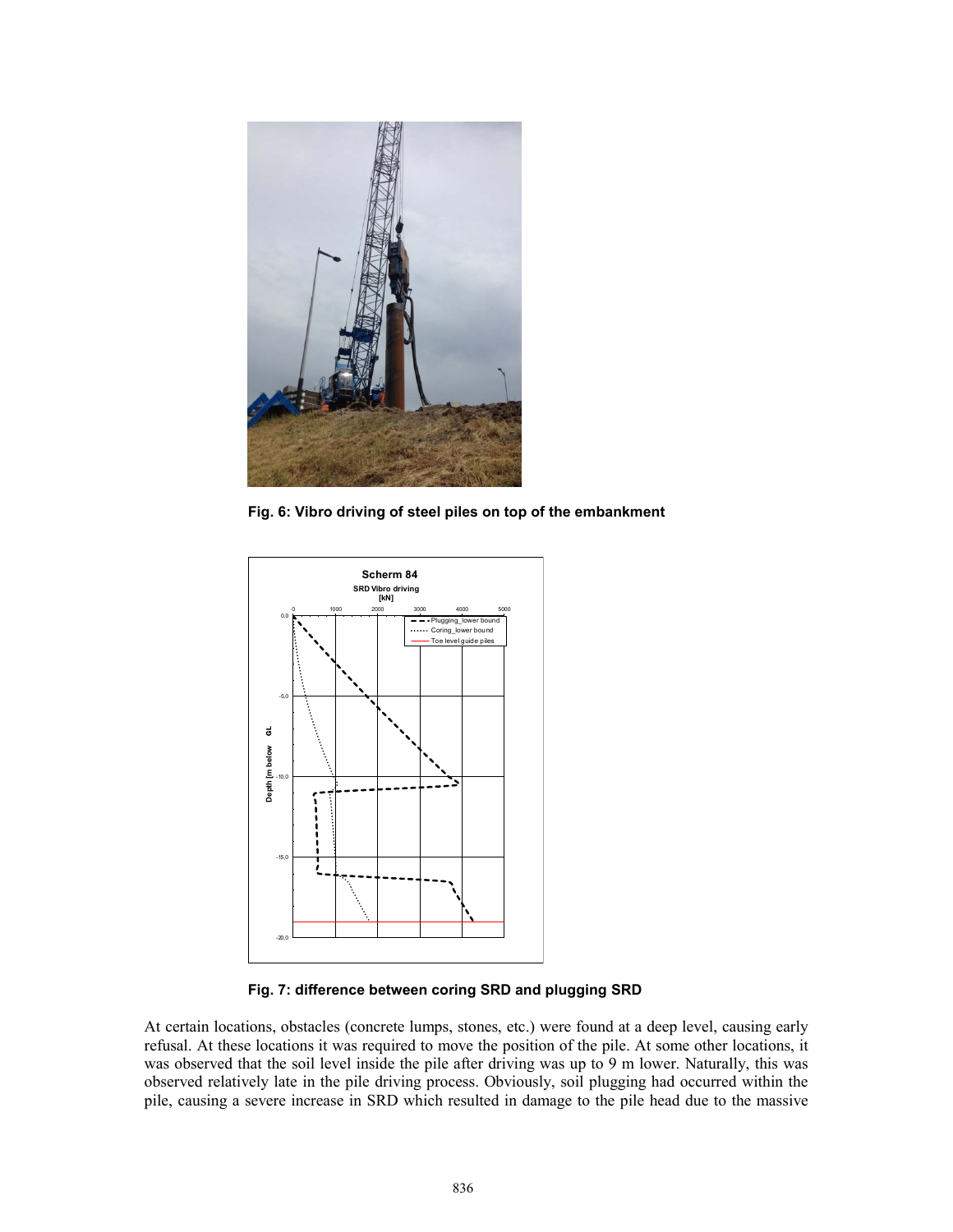energy transfer to the pile without sufficient pile penetration. The observed soil level reduction and damage to the pile head are shown in figure 8.



**Fig. 8: soil plugging within a pile and pile top damage due to extensive vibro driving** 

Several mitigation measures were tried, such as the use of additional counter weights, the use of a larger vibro hammer, lubrication by means of adding small amounts of water inside and outside of the pile wall. Due to the strict client demands with respect to noise and vibration, pile installation by means of impact driving was not allowed.

Final solution was found in relief drilling by means of augering. The pile plug was removed to a level of approx. 6 m above pile toe level. The inner skin friction was decreased to acceptable values and piles could be driven to the design level.

## **CONCLUSIONS**

- The use of tubular piles have proven to be a reliable and economic foundation type, especially when dealing with large lateral forces.
- − The presence of slopes close to the pile location influences the lateral behavior of piles in a serious way, especially with high and steep slopes. To avoid uneconomic designs, it is highly recommended to perform Finite Element Analyses to get a better insight in the exact lateral pile behavior rather than use standard solutions.
- − CPM testing can be beneficial in obtaining more reliable values of Ménard moduli and subsequent horizontal subgrade moduli, rather than using a standard correlation with cone resistance; the investment of this detailed soil investigation pays of further in the project because of the savings in pile diameter and/or wall thickness of the steel piles.
- − (vibro) pile driving in dry sands may lead to early plugging behavior during driving, even with large pile diameters. This effect can lead to a sudden and dramatic increase in soil resistance during driving resulting in refusal and/or pile damage. Detailed drivability analyses with plugging behavior are recommended in these cases.

## **ACKNOWLEDGEMENT**

The Author would like to thank Holland Scherm BV and the City of Amsterdam for the cooperation in the design and construction phase of this project and for permission to publish this article.